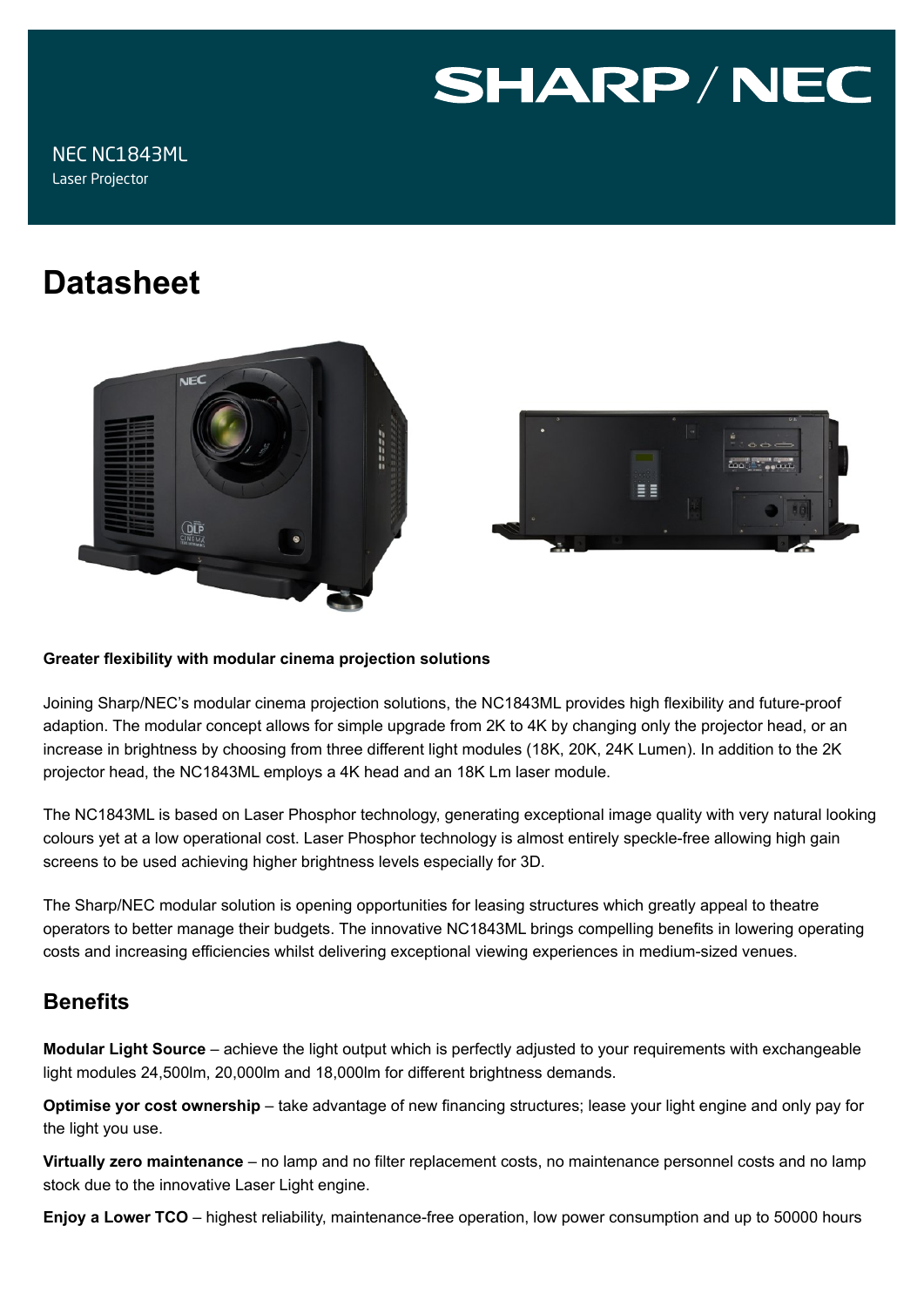life; the Laser light source results in a significantly lower total cost of ownership.

**Sealed optical engine** – minimising dust ingress, consistent performance is assured and no special maintenance is required.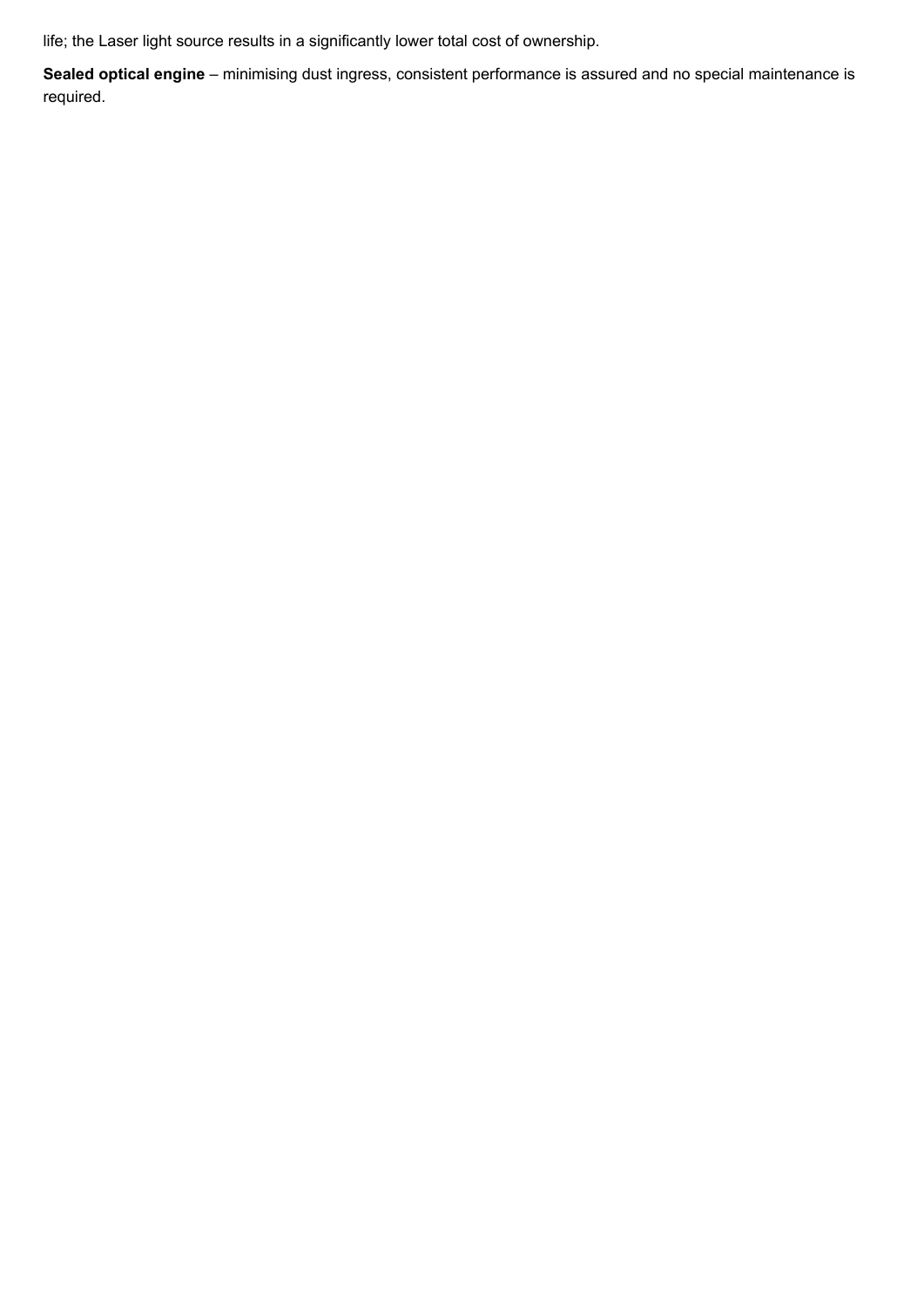# **Product Information**

| <b>Product Name</b>  | NEC NC1843ML                             |
|----------------------|------------------------------------------|
| <b>Product Group</b> | Laser Projector                          |
| Components           | Projector Head NP-42HD (60005139),       |
|                      | Laser Light Source NP-18LU03 (100015658) |
| Order Code           | 40001394                                 |

# **Optical**

| <b>Projection Method</b>  | 3-chip 0.98" DC4K DMD                                                                                                                                                                                                       |
|---------------------------|-----------------------------------------------------------------------------------------------------------------------------------------------------------------------------------------------------------------------------|
| Screen Size [m]           | up to 19 in DCI colour (1.8 Gain screen)                                                                                                                                                                                    |
| <b>Brightness</b>         | Up to 18000 Lumen                                                                                                                                                                                                           |
| <b>Contrast Ratio</b>     | 2000:1                                                                                                                                                                                                                      |
| <b>Light Source</b>       | Laser Light Source, expected life: up to 50000 h <sup>1</sup>                                                                                                                                                               |
| Lens                      | Zoom / Focus / Shift: Motorized<br>Other: Range of shift is dependent on lens<br>Primary Lenses: NC-60LS12Z:1.2-1.81:1; NC-60LS14Z:1.4-2.05:1; NC-<br>60LS16Z:1.59-2.53:1; NC-60LS19Z:1.9-3.25:1; NC-60LS24Z:2.4-3.9:1; NC- |
|                           | 60LS39Z:3.9-6.52:1                                                                                                                                                                                                          |
| <b>DMD Specifications</b> | 4096 x 2160                                                                                                                                                                                                                 |
| <b>Cooling Method</b>     | Circulating air cooling system<br>Liquid: Cooling inside, no chiller required                                                                                                                                               |

# **Connectivity Projector**

| <b>External Controls</b> | 1 x D-Sub 9 pin (RS-232); 1 x GPIO (3D) (D-sub 15 pin female); 1 x GPIO (D-sub 37 |
|--------------------------|-----------------------------------------------------------------------------------|
|                          | pin female); $1 \times RJ45$ 100Base-T; $1 \times USB$ port (TypeA)               |

## **Environmental Conditions**

| <b>Operating Temperature</b><br>$[^{\circ}C]$ | 10 to $35$                |
|-----------------------------------------------|---------------------------|
| <b>Operating Humidity [%]</b>                 | 10 to 85 - non-condensing |
| Storage Temperature [°C]                      | $-10$ to $50$             |
| Storage Humidity [%]                          | 10 to 85 - non-condensing |

# **Electrical**

| Power Supply               | Built-in power supply<br>Projector Power Supply Unit: 200 to 240V AC, 50/60Hz, single phase |
|----------------------------|---------------------------------------------------------------------------------------------|
| <b>Rated Input Current</b> | Projector power: 19.1A @ 200V-240V                                                          |
| Power Consumption [W]      | 3146 max.<br>Projector Power: 352                                                           |
|                            | Laser Module Power: 2794 typ.                                                               |
| Heat Dissipation (BTU)     | 10735                                                                                       |

### **Mechanical**